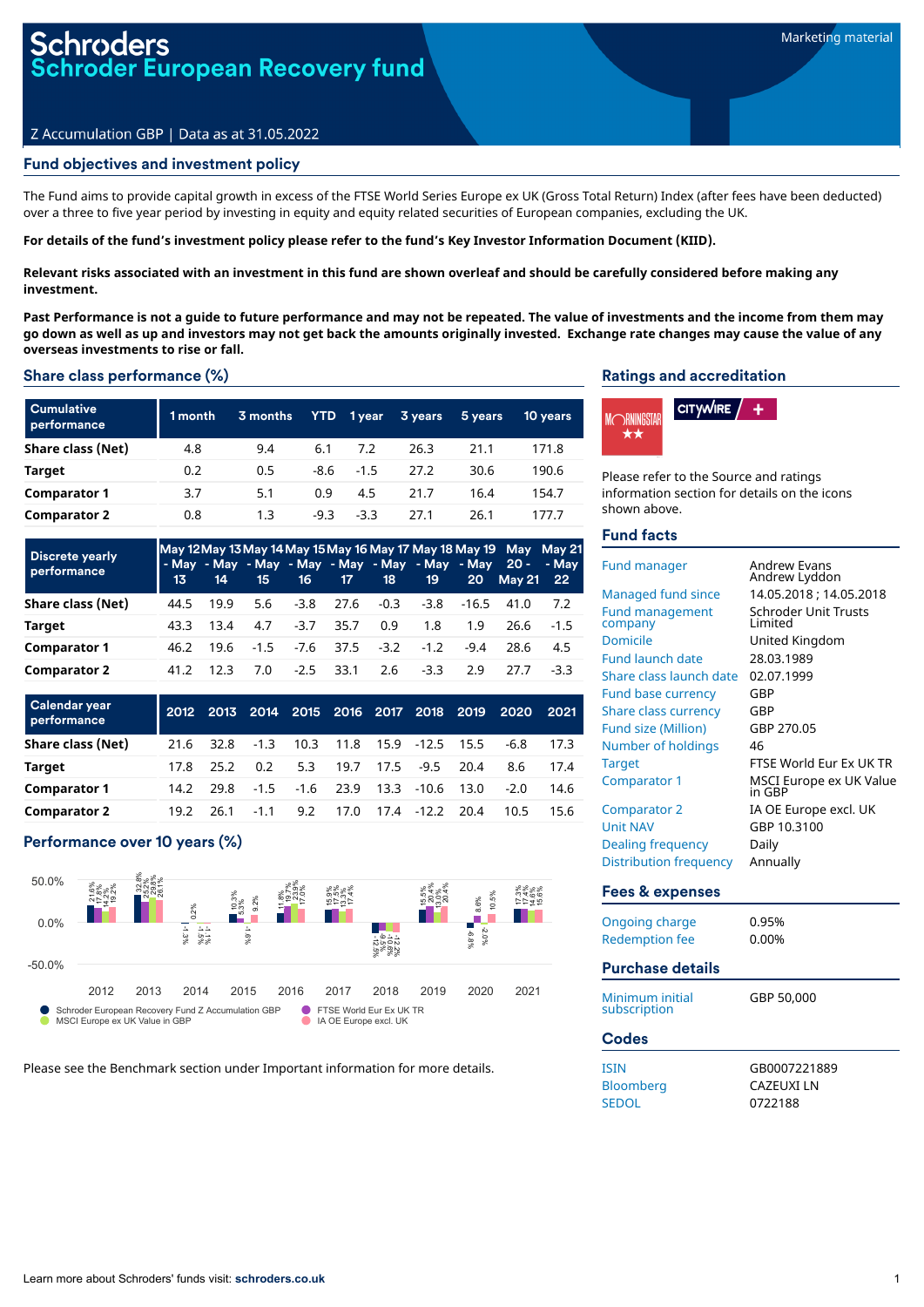## 10 year return of GBP 10,000



The chart is for illustrative purposes only and does not reflect an actual return on any investment.

Returns are calculated bid to bid (which means performance does not include the effect of any initial charges), net income reinvested, net of fees.

## Risk considerations

**Performance risk:** Investment objectives express an intended result but there is no guarantee that such a result will be achieved. Depending on market conditions and the macro economic environment, investment objectives may become more difficult to achieve. **Please see the KIID and Prospectus for a full list of risk considerations applicable to this fund.**

## Synthetic risk & reward indicator (SRRI)

| <b>LOWER RISK</b> | Potentially lower reward |  | <b>HIGHER RISK</b><br>Potentially higher reward |
|-------------------|--------------------------|--|-------------------------------------------------|
|                   |                          |  |                                                 |

The risk category was calculated using historical performance data and may not be a reliable indicator of the fund's future risk profile. The fund's risk category is not guaranteed to remain fixed. Please see the Key Investor Information Document for more information.

#### Risk statistics & financial ratios

|                                        | <b>Fund</b> | <b>Target</b> |
|----------------------------------------|-------------|---------------|
| Annual volatility (%)<br>(3v)          | 24.5        | 15.4          |
| Alpha (%) (3y)                         | -1.6        |               |
| Beta $(3y)$                            | 1.4         |               |
| Sharpe ratio (3y)                      | 0.4         | 0.6           |
| <b>Information ratio</b><br>(3y)       | -0.0        |               |
| Dividend Yield (%)                     | 4.3         |               |
| <b>Price to book</b>                   | 0.9         |               |
| <b>Price to earnings</b>               | 11.1        |               |
| <b>Predicted Tracking</b><br>error (%) | 8.3         |               |

Comparator refers to the Benchmark listed in the Fund facts section and described under the Share class performance section on page 1. Source: Morningstar, and Schroders for the Predicted tracking error. The above ratios are based on bid to bid price based performance data.

Comparator refers to the Benchmark listed in the Fund facts section and described under the Share class performance section.

For help in understanding any terms used, please visit

https://www.Schroders.com/en/glossary/ These financial ratios refer to the average of the equity holdings contained in the fund's portfolio and in the benchmark (if mentioned) respectively. Please note this is an accumulation share class and as such the investor will not receive an income distribution. Any income will be reinvested into the fund.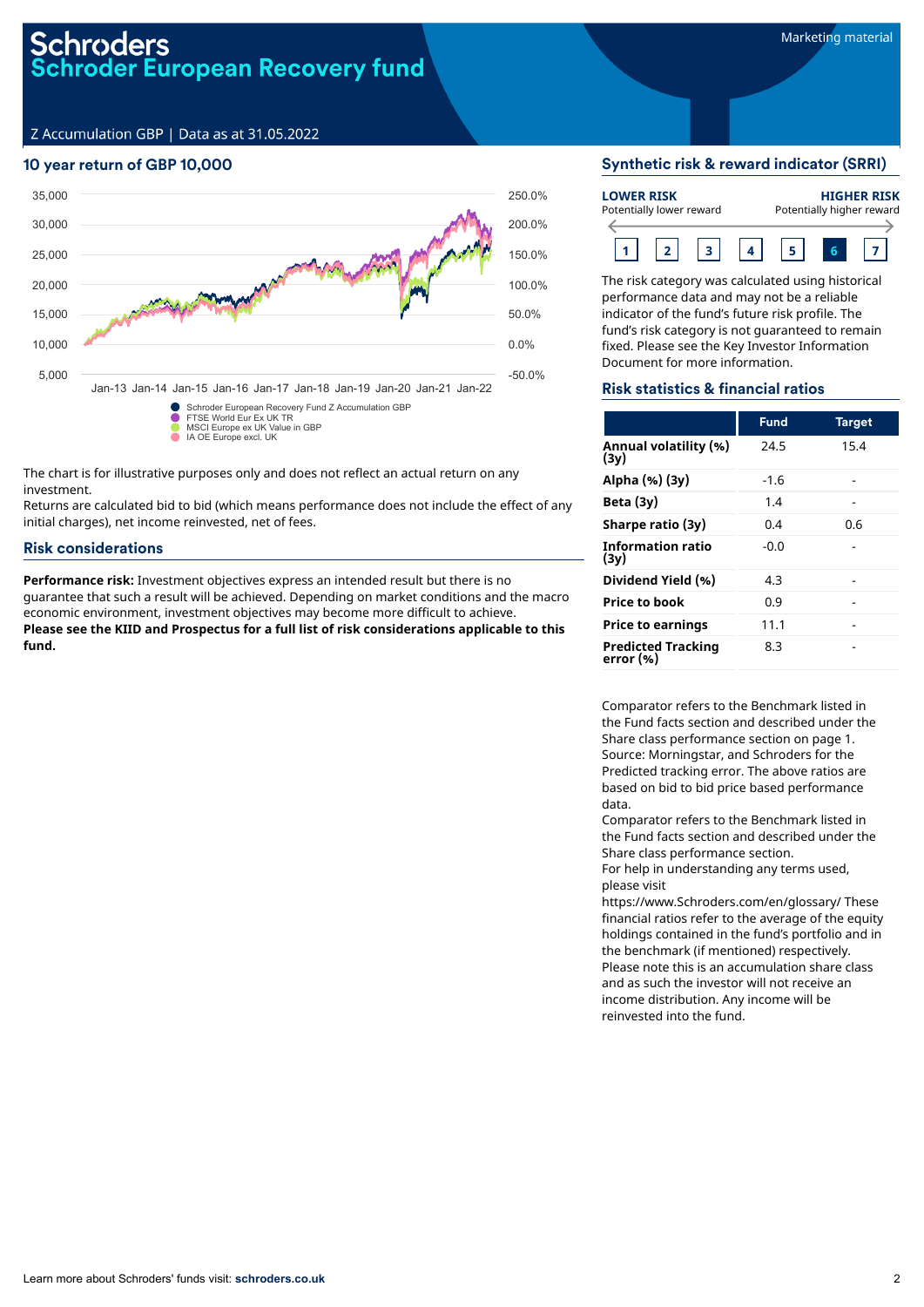## Asset allocation

Comparator refers to the Benchmark listed in the Fund facts section and described under the Share class performance section on page 1. Comparator refers to the Benchmark listed in the Fund facts section and described under the Share class performance section. Source: Schroders. Top holdings and asset allocation are at fund level.

## Sector (%)





## Region (%)



## Top 10 holdings (%)

Geographical breakdown (%)

| <b>Holding name</b>               | %   |
|-----------------------------------|-----|
| Allianz SE                        | 3.8 |
| Sanofi                            | 3.7 |
| Repsol SA                         | 3.5 |
| Orange SA                         | 3.2 |
| Eni SpA                           | 3.0 |
| Telefonica Deutschland Holding AG | 3.0 |
| Bayer AG                          | 2.7 |
| Swatch Group AG/The               | 2.6 |
| Continental AG                    | 2.5 |
| <b>SES SA</b>                     | 2.5 |
|                                   |     |

#### Share class available

| <b>Distribution frequency</b><br>Annually<br>Annually | <b>Z</b> Accumulation GBP | <b>Z</b> Income GBP |
|-------------------------------------------------------|---------------------------|---------------------|
|                                                       |                           |                     |
| <b>ISIN</b>                                           | GB0007221889              | GB00B60BTP24        |
| <b>Bloomberg</b><br><b>CAZEURX LN</b><br>CAZEUXI LN   |                           |                     |
| 0722188<br>B60BTP2<br><b>SEDOL</b>                    |                           |                     |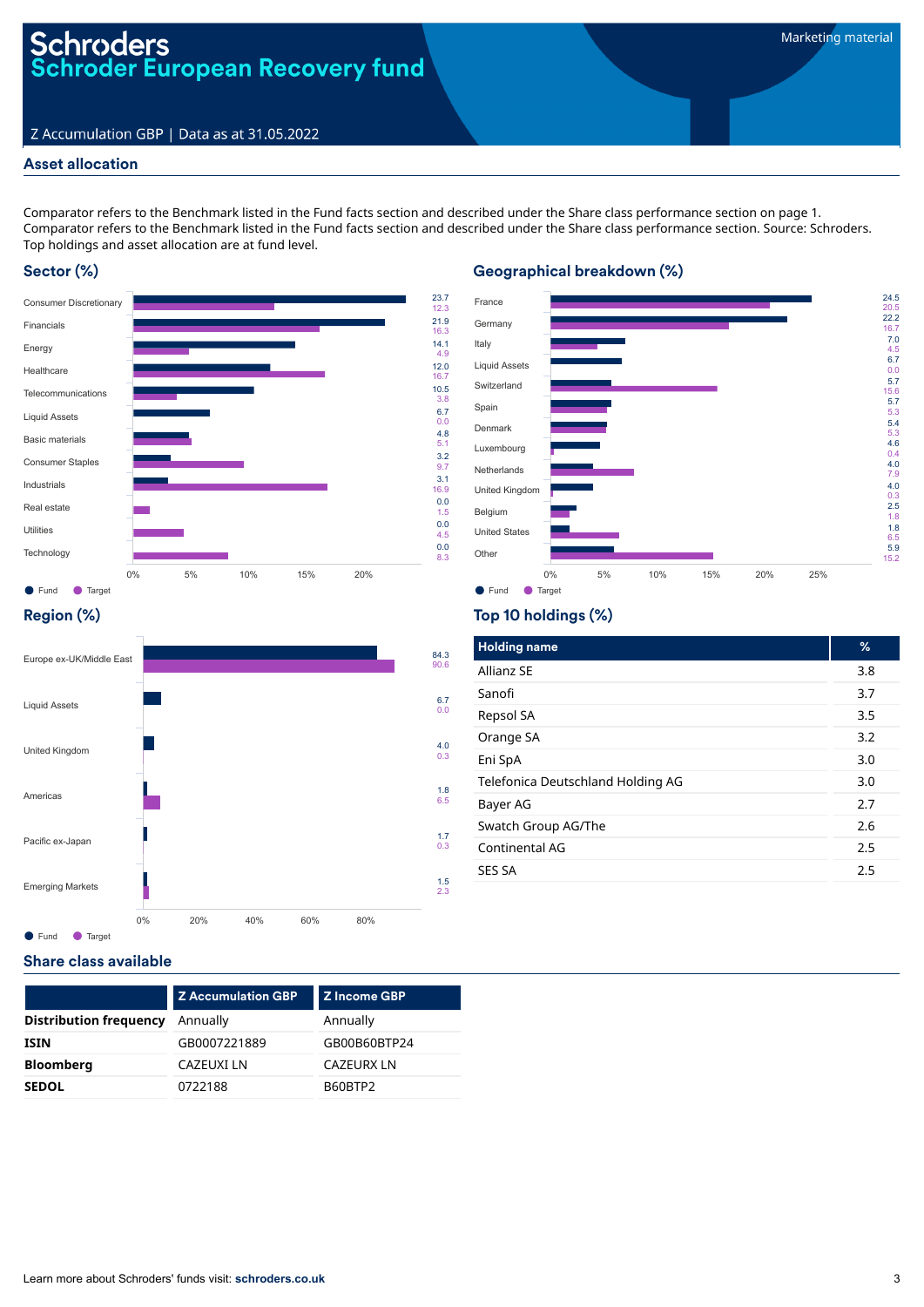#### Contact information

Schroder Unit Trusts Limited 1 London Wall Place London United Kingdom EC2Y 5AU Tel: 0800 182 2399 Fax: 0333 207 4504

For your security, communications may be taped or monitored.

#### Information relating to changes in fund manager, investment objective, benchmark and corporate action information

Some performance differences between the fund and the benchmark may arise because the fund performance is calculated at a different valuation point from the benchmark.

Please note that the fund's objective and benchmarks were changed on 31 March 2021. Going forward, this table will show past performance from this date based on the new objective and benchmarks (Target benchmark: FTSE World Series Europe ex UK (Gross Total Return) Index. Comparator benchmarks: MSCI Europe Ex UK Value (Gross Total Return) Index and the Investment Association Europe ex UK sector average return). The Fund's performance should be assessed against its target benchmark, being to exceed the FTSE World Series Europe ex UK (Gross Total Return) Index, and compared against the MSCI Europe Ex UK Value (Gross Total Return) Index and the Investment Association Europe ex UK sector average return. The Investment Manager invests on a discretionary basis and is not limited to investing in accordance with the composition of the benchmark.

#### **Benchmarks:**

The investment manager invests on a discretionary basis and there are no restrictions on the extent to which the fund's portfolio and performance may deviate from the benchmark. The investment manager will invest in companies or sectors not included in the benchmark in order to take advantage of specific investment opportunities.

On 24.03.2014, the fund, previously named Cazenove European Fund, changed its name to Schroder European Opportunities Fund. On 14.05.2018 Schroder European Opportunities Fund changed its name to Schroder European Recovery Fund.

#### Source and ratings information

Source of all performance data, unless otherwise stated: Morningstar, bid to bid, net income reinvested, net of fees.

**Morningstar Rating:**© Morningstar 2022. All Rights Reserved. The information contained herein: (1) is proprietary to Morningstar and/or its content providers; (2) may not be copied or distributed; and (3) is not warranted to be accurate, complete or timely. Neither Morningstar nor its content providers are responsible for any damages or losses arising from any use of this information. Past performance is no guarantee of future results.

Citywire Ratings are sourced from Citywire.